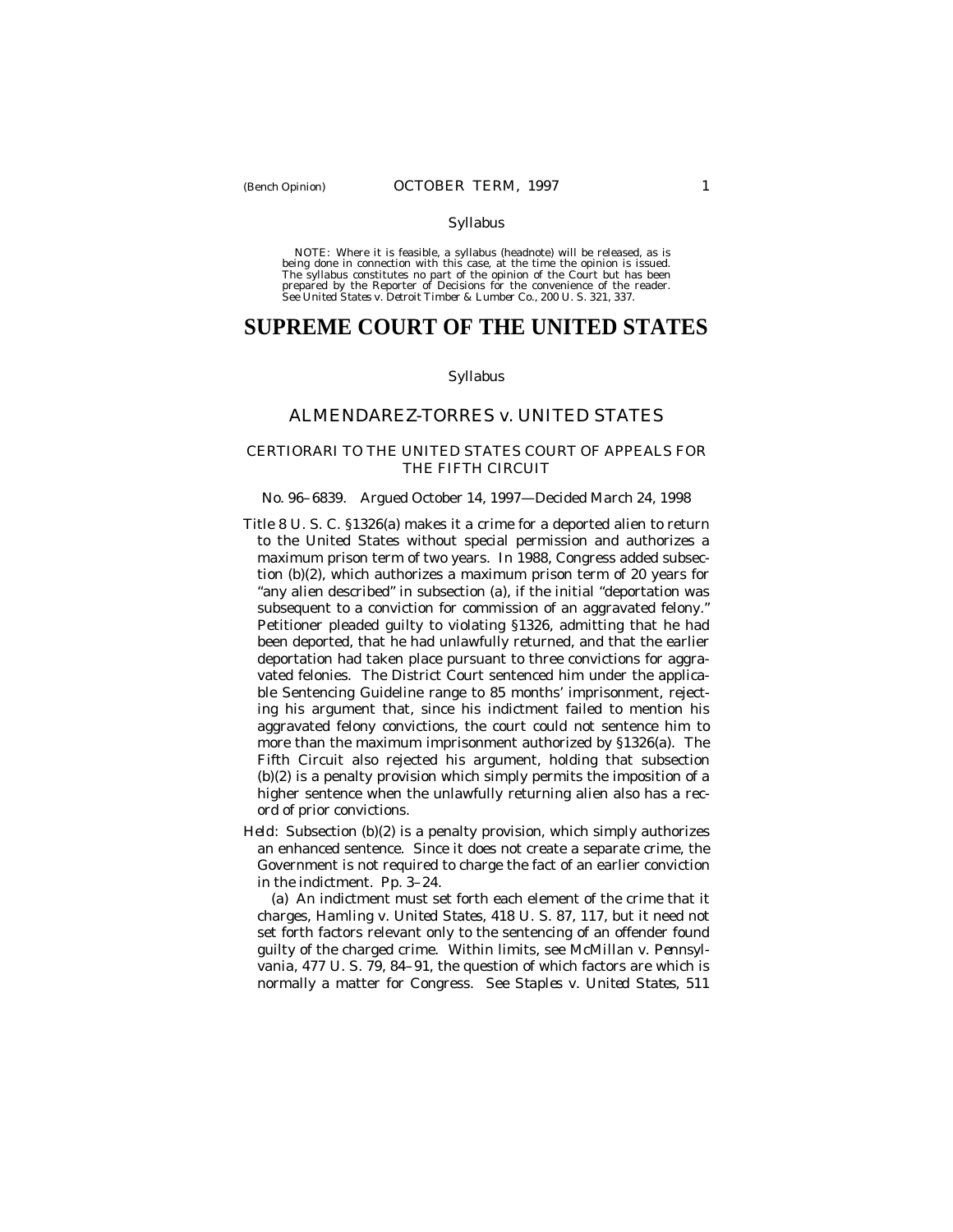#### Syllabus

U. S. 600, 604. Pp. 3–5.

(b) That Congress intended subsection (b)(2) to set forth a sentencing factor is reasonably clear from a number of considerations. Its subject matter is a typical sentencing factor, and the lower courts have almost uniformly interpreted statutes that authorize higher sentences for recidivists as setting forth sentencing factors, not as creating separate crimes. In addition, the words "subject to subsection (b)" at the beginning of subsection (a) and "[n]otwithstanding subsection (a)" at the beginning of subsection (b) have a meaning that is neither obscure nor pointless if subsection (b) is interpreted to provide additional penalties, but not if it is intended to set forth substantive crimes. Moreover, the circumstances of subsection (b)'s adoption support this reading of the statutory text. The title of the 1988 amendment— "Criminal *penalties* for reentry of certain deported aliens," 102 Stat. 4471 (emphasis added)— also signals a provision that deals with penalties for a substantive crime, and it is reinforced by a legislative history that speaks only about the creation of new penalties. Finally, interpreting the subsection to create a separate offense risks unfairness, for the introduction at trial of evidence of a defendant's prior crimes risks significant prejudice. See, *e.g., Spencer* v. *Texas,* 385 U. S. 554, 560. Pp. 5–11.

(c) Additional arguments supporting a contrary interpretation that the magnitude of the increase in the maximum authorized sentence shows a congressional intent to create a separate crime, that statutory language added after petitioner's conviction offers courts guidance on how to interpret subsection (b)(2), and that the doctrine of constitutional doubt requires this Court to interpret the subsection as setting forth a separate crime— are rejected. Pp. 11–14.

(d) There is not sufficient support, in this Court's precedents or elsewhere, for petitioner's claim that the Constitution requires Congress to treat recidivism as an element of the offense irrespective of Congress' contrary intent. At most, *In re Winship,* 397 U. S. 358, 364; *Mullaney* v. *Wilbur*, 421 U. S. 684, 704; *Patterson* v. *New York*, 432 U. S 197; and *Specht* v. *Patterson*, 386 U. S. 605, taken together, yield the broad proposition that *sometimes* the Constitution does require (though sometimes it does not require) the State to treat a sentencing factor as an element of the crime, but they offer no more support than that for petitioner's position. And a legislature's decision to treat recidivism, in particular, as a sentencing factor rather than an element of the crime does not exceed constitutional limits on the legislature's power to define the elements of an offense. *McMillan* v. *Pennsylvania*, *supra,* distinguished. Petitioner's additional arguments— that courts have a tradition of treating recidivism as an element of the related crime, and that this Court should simply adopt a